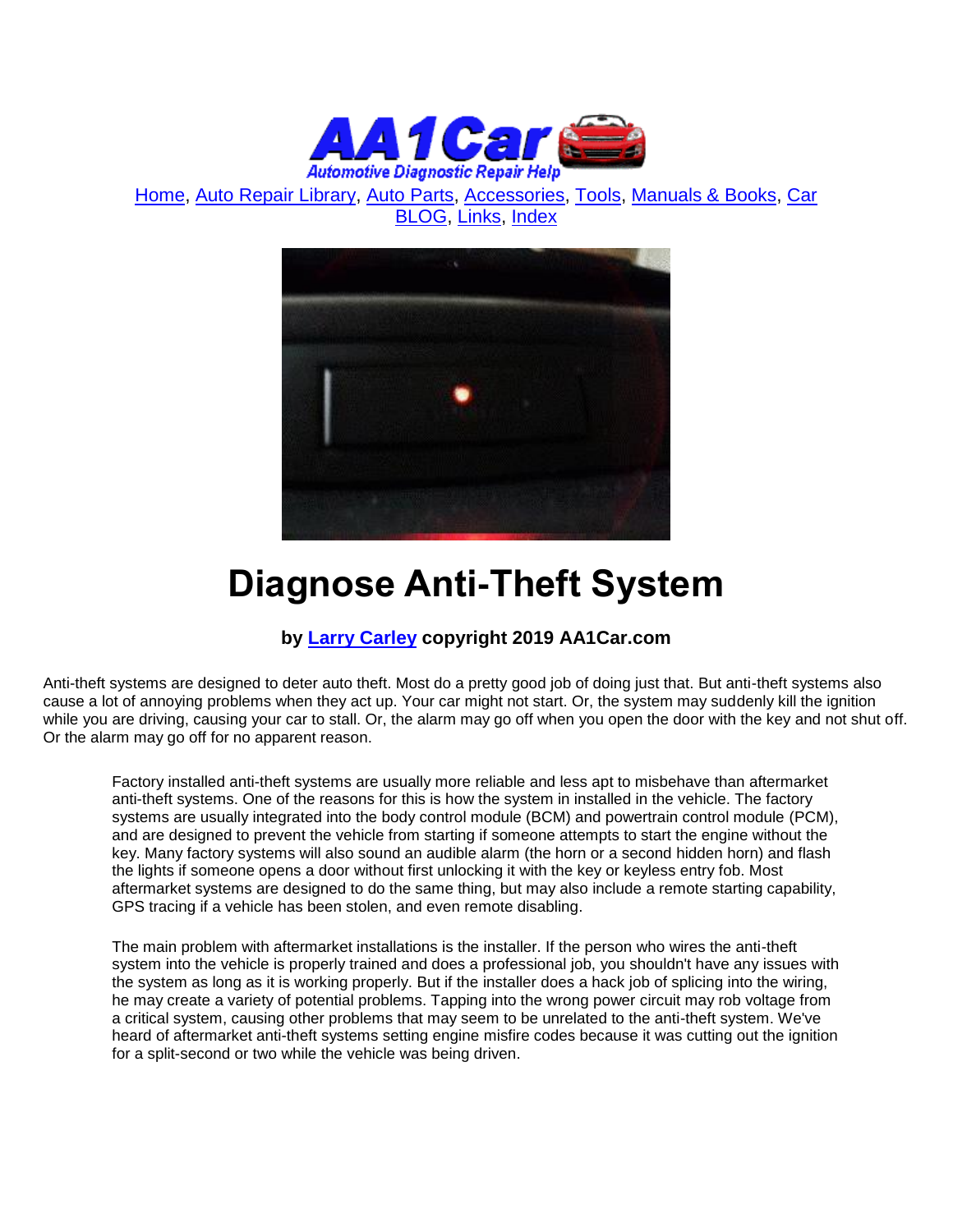Another issue with some aftermarket anti-theft systems is the quality or durability of the electronics used in the anti-theft module. A lot of electronics come from China these days, and a lot of this stuff uses recycled chips and other components, or ones that are very poor quality. Consequently, a year or two down the road, the electronics crap out and the system starts to cause problems or fails completely. The only fix for this is to buy a system that has the longest possible warranty, and hope the manufacturer is still in business and will honor that warranty should you have an issue later on.

#### **Diagnosing an Anti-Theft System Problem**

If the security or anti-theft light is flashing when you attempt to start your car, and the engine does not crank or does not start, you have an anti-theft problem. The system may not be recognizing your key or keyless entry signal, or there may be a fault in the anti-theft module, keyless entry system or wiring.

If your vehicle has a smart key or smart key fob, the battery in the key or fob may be dead, or there may be a fault in the key or fob chip that is preventing the Anti-Theft system from recognizing it. A dealer will have to diagnose the system with a factory scan tool to determine what might be causing the problem. For more information on Smart key fob problems, [Click Here.](http://www.aa1car.com/library/keyfob_wont_start_car.htm)

## **Can You Disable or Circumvent Your Anti-Theft System?**

If it is a factory-installed system, probably not. Remember, these systems are designed to thwart auto theft, so if they could be easily disabled or bypassed, auto thieves would do so. There are always ways to get around an anti-theft system, but most are too time-consuming or expensive or complicated for the average do-it-yourselfer to attempt. Besides, if we told you the secrets of how to bypass your anti-theft system in this article, we'd be giving the keys to your car to anybody who might want to steal it.

If the anti-theft system is an aftermarket system, and you have the installation manual or instructions that came with it, you could find all the places where it is spliced into the wiring and disconnect the system. Or, you could take it back to the installer and ask them to remove it or replace it with a new system.

#### **Only Car Dealers or Certified Repair Outlets Can Access the Anti-Theft System**

One of the protective measures that is designed into today's anti-theft systems is that only new car dealer personnel with factory scan tools can access the system for diagnosis or repair. So if you have a problem with a factory-installed anti-theft system, it will most likely mean a trip to the dealer for diagnosis and repair.

**NOTE:** Certified locksmiths who have undergone screening, are bonded and have met all the criteria for anti-theft access can also qualify for gaining access to anti-theft service information. But because of the cost involved, not many have signed up for this program.

#### **Factory Anti-Theft Systems**

Various types of anti-theft systems are used by vehicle manufacturers: General Motors has one system called a Content Theft Deterrent (CTD) system that sounds an alarm if the doors are opened without the key. But the system does not prevent a car thief from driving your car away.

Factory anti-theft systems that disable the ignition, the fuel system or the starter to prevent your vehicle from being stolen include GM's Vehicle Theft Deterrent (VTD) or Passlock system, Ford's Passive Anti-Theft System (PATS), and Chrysler's Sentry Key Immobilizer System (SKIS).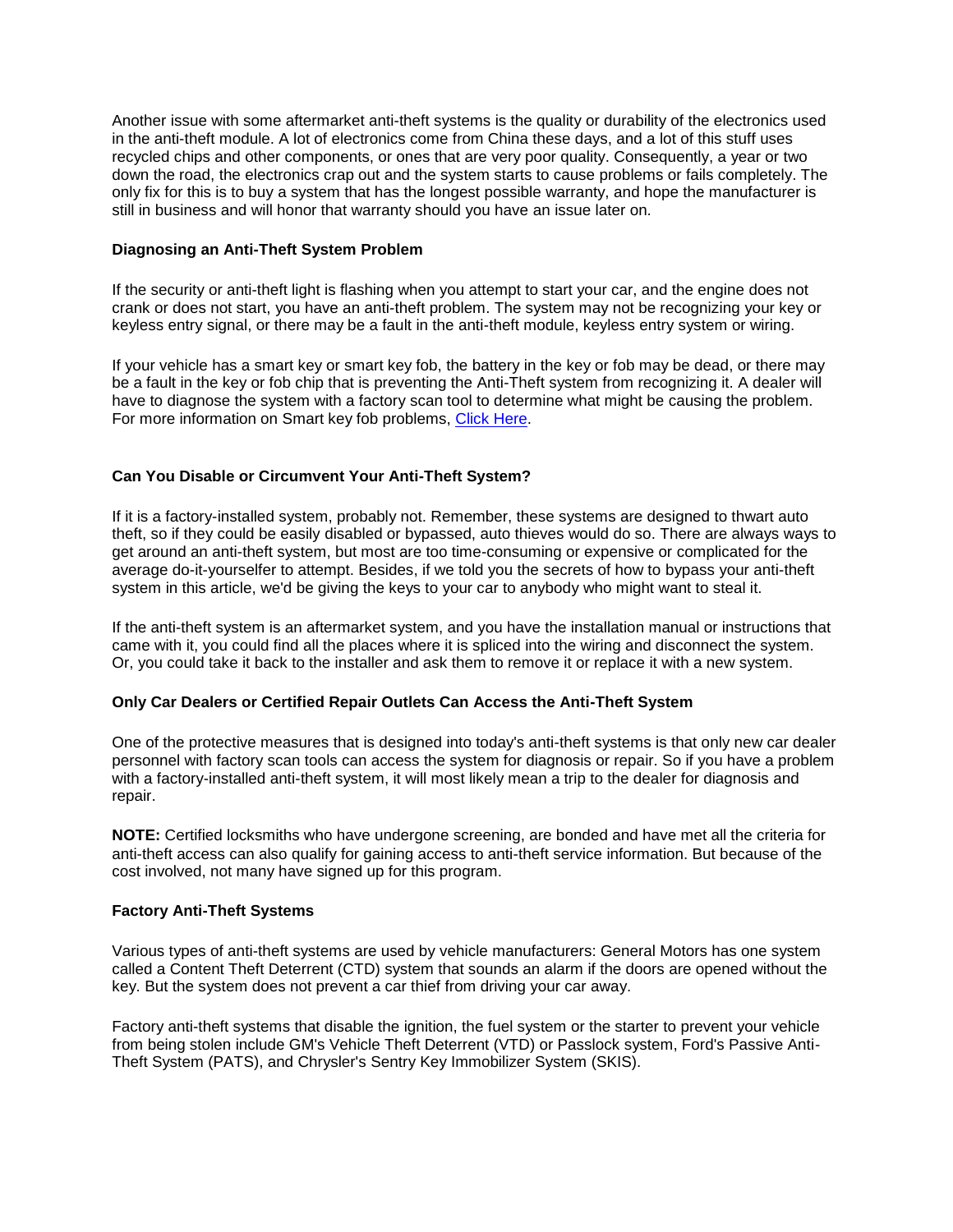Most use an ignition key that contains a coded transponder chip. The key is read by a transponder receiver in the ignition switch. The key signal is then routed through the anti-theft module or body control module (BCM) to the engine computer, which receives either a "go" or no go" signal.

If the PCM receives a no-go signal or no signal at all from the anti-theft system, the computer won't enable the ignition, fuel system or starter (depending on how it is configured) so the engine won't start when you turn the key.

Here's a related article on how to [fix a Chevy Malibu that won't start or stalls because the Anti-Theft](http://www.import-car.com/www/article/article.aspx?contentid=72742)  [System has codes DTC P1626, P1630 or P1631.](http://www.import-car.com/www/article/article.aspx?contentid=72742)

Your main clue as to whether or not you are dealing with an anti-theft system problem or some other type of problem (see [Engine Won't Start](http://www.aa1car.com/library/car_wont_start.htm) article) is the security or anti-theft light. If the light continues to flash when you attempt to start the engine, the anti-theft system is sending out a no-go signal and you are not going anywhere. Call a tow truck and have your car towed to the dealer for diagnosis and repair.

#### **What Goes Wrong with Anti-Theft Systems**

The anti-theft system may not be recognizing your key because the chip inside the key is faulty or has been damaged. Or it may not be reading the key because of a fault in the receiver inside the ignition switch. Sometimes interference from other computer chip keys on your key ring may be interfering with the signal that the correct key is supposed to be sending to the receiver in the ignition switch.

Chrysler had a problem with this on some of their cars if the vehicle owner had a second key to a different Chrysler on the same key ring. Sometimes the anti-theft receiver would read the correct key and start. The next time, it might read the wrong key (even though the other key was not in the ignition) and not start. Or worse yet, it might lose the signal from the correct key while driving and pickup up the other key, causing the engine to suddenly stall. The fix was to tell motorists with this problem NOT to put two different Chrysler keys on the same key ring.

If your car has a keyless entry system or remote starter, and is not starting (anti-theft light flashing), the battery inside your keyless entry fob may be dead (try changing the battery), there may be a fault in the fob itself (try a second fob for your car if you have one), or the receiver may not be picking up the signal. The only fix for the latter is to have the dealer see if the module is receiving a signal and processing it correctly. If it is not, they will have to replace the keyless entry receiver or anti-theft module.

#### **Anti-Theft System Reprogramming**

If you have a bad key, have lost your keys, or the anti-theft module has been replaced, the anti-theft system will have to be reprogrammed to identify and accept the new keys or replacement module. On some Mercedes models, the ignition keys are matched to the PCM. This means you have to also have to replace the PCM if you lose your keys because reprogramming is not possible!

Reprogramming can only be done by a dealership technician using a factory scan tool, or by an authorized locksmith if you can find one who can do computer keys. The typical charge for this may be \$75 to \$150 depending upon how long the procedure takes. Some anti-theft system reprogramming or relearning procedures can take 20 to 30 minutes or more to complete. Time-delays are built into the procedure to discourage someone from using a factory scan tool and access codes from hacking your